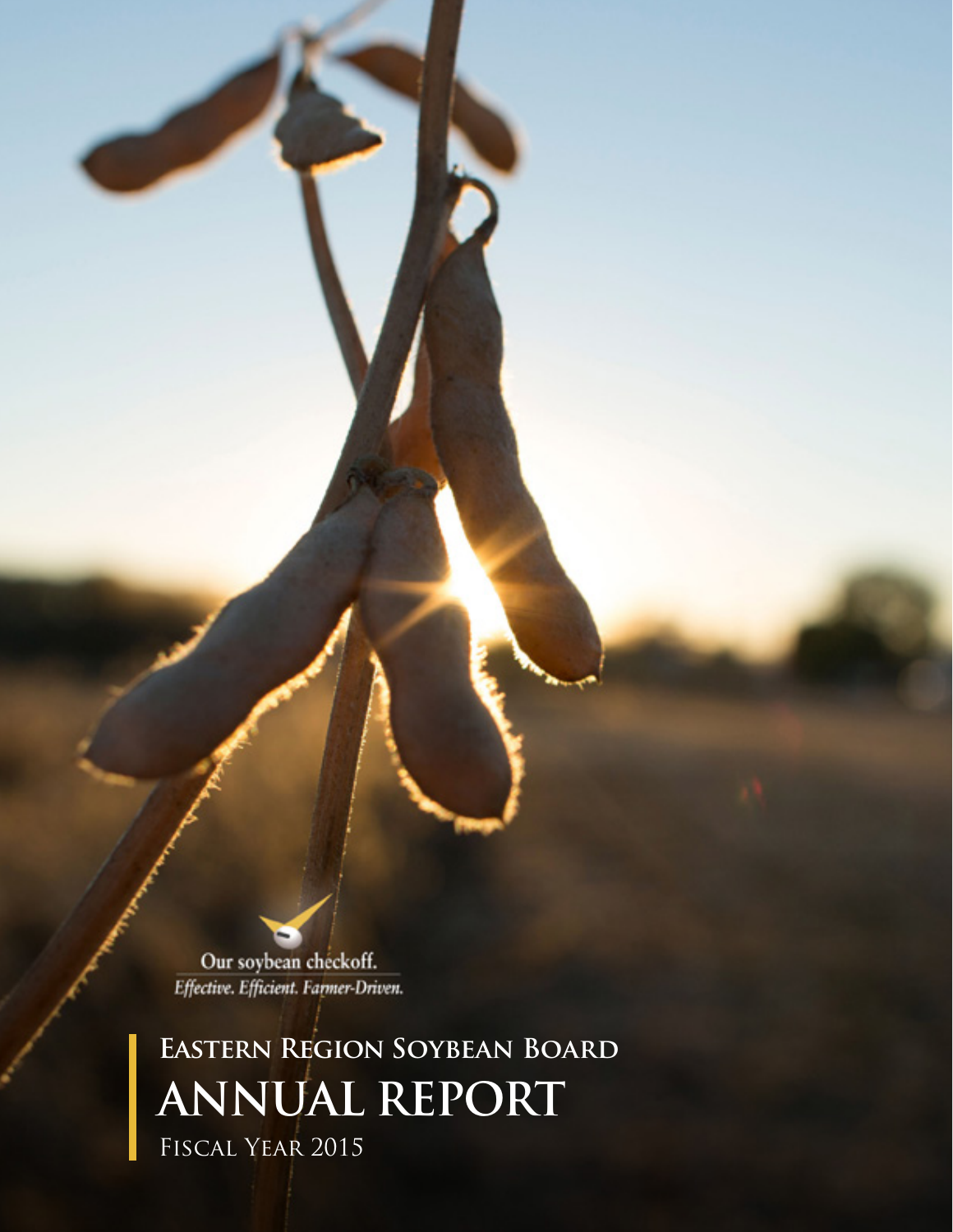### **Mission Statement**

*The Eastern Region Soybean Board is committed to advancing soybeans in Connecticut, Florida, Maine, Massachusetts, New Hampshire, Rhode Island, Vermont, and West Virginia, and investing soybean checkoff dollars in programs and initiatives that fund research; outreach and education; promotion and alternative uses.*

## **Eastern Region Soybean Board**

**2014 - 2015 Directors**

**William Beam\*** *Chairman, Elverson, PA*

**Michael Gerhart** *Vice-Chairman, Ephrata, PA*

**Steve Hykes** *Secretary/Treasurer, Greencastle, PA*

**Daryl Alger** *Lebanon, PA*

**Andy Fabin\*** *Indiana, PA*

**Brian Kreider** *Lebanon, PA*

**Emily Landis** *Pennsylvania Furnace, PA*

**Bill Bibus** *Chesterfield, NJ*

#### **Del Voight** *Penn State Extension Ex-offico member*

*\*Also serves on the United Soybean Board The Eastern Region Soybean Board partici-*

*pates in a shared-executive arrangement with the Pennsylvania Soybean Board.* 

**Eastern Region Soybean Board 2215 Forest Hills Drive • Suite 40 Harrisburg, PA 17112**

**www.pasoybean.org**

**Jennifer Reed-Harry**  *Executive Director*

**Phone: (717) 651-5922 Fax: (717) 651-5926**

**www.easternregionsoy.org**



## Volunteers Sought To Serve on Eastern Region Soybean Board

The Eastern Region Soybean Board (ERSB) is seeking nominations of individuals who grow soybeans in Florida, West Virginia or the New England states who would be willing to serve on the ERSB Board of Directors. The farmer/leaders who are volunteer members of the Board are responsible for the administration of the soybean checkoff program within the Eastern Region. The authority given to ERSB under the Federal Act and Order are specific to soybean education, promotion, communication and research.

The Eastern Region Soybean Board is committed to growing leadership to serve on its board that reflects a diversity of perspectives and opinions as the industry population that pays the marketing and promotion assessment is diverse. That diversity is aimed at reflecting size of operation, experience of members, methods of production and distribution, ethnicity and gender, marketing strategies, and other distinguishing factors that will bring different perspectives and ideas to the table.

Individuals who are interested in being considered to serve on the Board are asked to contact Jennifer Reed-Harry, Executive Director, at (717) 651-5922 or via email at *jrharry@pennag.com.* 

## **CHECKOFF GRANTS AVAILABLE**

Research into production issues and new uses, educational outreach and international access are just some of the soy checkoff's many focus areas designed to put money back into the pockets of U.S. soybean farmers.

 The Eastern Region Soybean Board accepts grant proposals for projects designed to improve the efficiency, profitability, and sustainability of soybean producers in the Eastern Region.

Soybean research and promotion is essential to soybean producers. Investigators with new and challenging ideas are encouraged to submit proposals for research that may expand profit opportunities for soybean producers.

Proposals for research focusing on soybean production, utilization, education/information and marketing will be considered. Proposals for field days, grower seminars and

educational events are encouraged. All proposals must demonstrate a benefit to soybean producers.

In addition to research projects that focus on crop production issues and those that position soy in alternative-use niche markets, the all-farmer Eastern Region Soybean Board will also consider proposals that focus on issues affecting the sustainability of the number one domestic customer for soybean meal: animal agriculture.

In order to maximize funds available for projects and to reduce overhead costs, the Eastern Region Soybean Board participates in a shared-executive arrangement with the Pennsylvania Soybean Board. Grant applications can be obtained online under the "Forms" tab at pasoybean.org. When submitting the form, please indicate the application is for the Eastern Region.

# **Fiscal Year 2015** *Oct 1, 2014 – Sept 30, 2015*

#### Income

| <b>Expenses</b> |  |
|-----------------|--|
|                 |  |
|                 |  |
|                 |  |
|                 |  |
|                 |  |
|                 |  |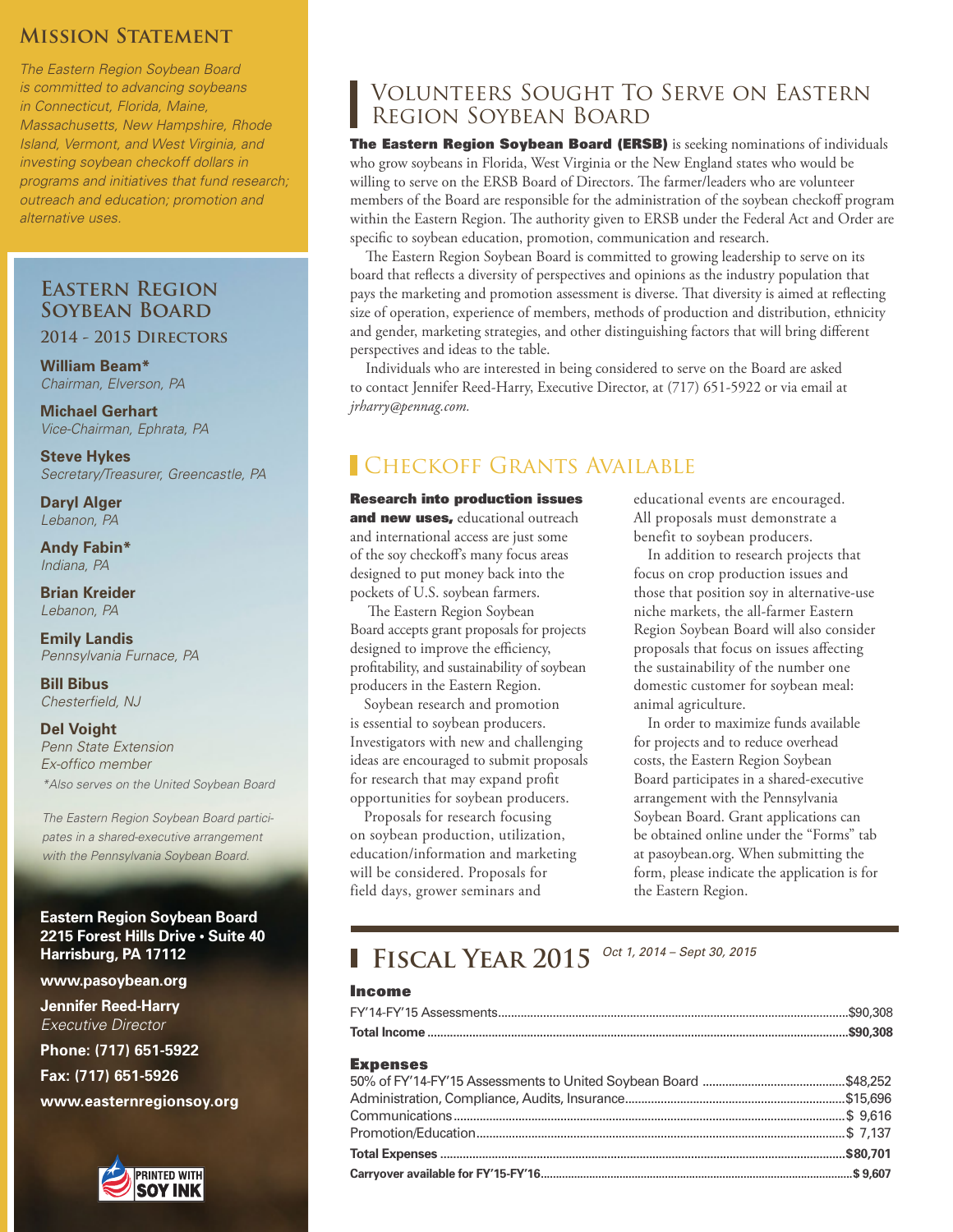#### With animal ag having plenty of

feed choices, it is crucial that farmers choose high-quality soybean varieties in order to keep quality up and demand high.

"It all starts with the quality of the soybean," says Ronny Moser, Ph.D., managing director of research innovation and technical service at JBS United, a nutrition and health solutions provider to animal agriculture. "Quality is related to the nutrient composition of the soybean, and producing higher-quality soybean meal adds value both to the soybean farmer and animal ag."

According to soy-checkoff-funded research, if farmers increase the protein content of their soybeans by 1 percentage point, the estimated processed value (EPV) generated could increase by between \$7.70 and \$12.96 per acre, depending on the state. EPV is driven by the combined value of soybean meal, oil and hulls, and in turn, reflects the price farmers could receive as a result of increasing demand by producing more of the components their customers need.

#### **Soy's nutritional bundle includes more than just protein**

Protein is just one of the nutritional elements in soybean meal that poultry and livestock farmers look for. Amino acids, the building blocks of protein, are the key component in soybean meal's nutritional bundle. Other key components include energy, vitamins and minerals.

"In diets for pigs and poultry, the three major components that contribute to the cost of the diet are energy, amino acids and phosphorus," Moser says. "It's important that soybean meal be high-quality to remain a contributor to the animal-feed market."

U.S. soybean meal's nutritional bundle makes it an excellent feed ingredient for poultry, swine and other livestock, says Nick Bajjalieh, Ph.D, a feed researcher involved in checkoff-funded research. In fact, he says, soybean meal has been a primary source of supplemental amino acids in animal feeds for more than 50 years.

"The U.S. has been providing highquality soybean meal that contains the limiting amino acids needed in poultry and swine feeds," explains Bajjalieh. "Soybean meal is used to complement the nutrient characteristics of other feed ingredients to achieve the targeted nutrient levels in the final feed produced."

The balance of amino acids in U.S. soybean meal drives its use in feeds, but other characteristics offer value to customers as well. In order to continue to provide customers with high-quality soybean meal that contains the important amino acids needed for poultry and swine feeds, Bajjalieh advises U.S. farmers to stay ahead of competitors by selecting high-quality soybean varieties.

Kari Vander Wal, soybean procurement manager at South Dakota Soybean Processors, agrees that it's important for farmers to look at the quality offered by various varieties when they select their seed.

"Look at the protein and oil value of the soybean when it comes to variety selection," she says. "These characteristics between varieties that produce high yields and those with high protein content. Researchers at the University of Arkansas have bred a conventional soybean variety that delivers both.

University of Arkansas soybean breeder Pengyin Chen, Ph.D., says the new variety produces soybean meal with over 52 percent protein. The high protein level offers excellent feed efficiency for swine, poultry, beef and aquaculture producers. Chen has been working for about a decade to produce a high-protein variety that didn't suffer from yield drag.

"We have been able to break the linkage to get both yield and high protein," Chen



# FARMERS GAIN VALU FROM HIGHER-QUALI soybean

are important to continue to meet our customers' demands. When you select your seed varieties, look at the whole picture, and consider both your needs and your customers' needs. You will see the valueadded benefit on your operation."

#### **Seed selection is a farmer's best chance to increase value**

Multiple factors affect soybean quality, some of which farmers can control, such as seed selection, and others that they can't.

"Soil type and climate may be a part of the regional differentiation we see across the U.S.," says Seth Naeve, Ph.D., University of Minnesota associate professor and extension agronomist. "Unfortunately, those are two things farmers can do little to change.

"However, there are several things farmers can do to increase protein levels in soybeans. Choosing a high-protein variety and selecting the appropriate maturity group are important – you want to choose plants that will mature under good conditions."

Soybean farmers don't have to choose

says. "Higher protein itself has not been hard to work with, but getting good protein with high yield has been a challenge."

The new variety called UA 5814HP, was developed with support from the soy checkoff. It is a maturity-group-V soybean that averaged over 58 bushels per acre in four years of testing across Arkansas. It was also tested across several other southern states, averaging 64 bushels per acre overall. The variety has been released to the public, and Chen says the University of Arkansas is in discussions on possible licensing agreements.

 "This variety is widely adapted to southern states and shows very good potential," Chen says. "I am very excited because farmers don't have to give up yield to get high protein." Other current varieties can produce high levels of protein without sacrificing yield. To find those varieties, ask your seed dealer or use the soy checkoff's Soybean Quality Toolbox found under the Farmer Resources tab at unitedsoybean.org.